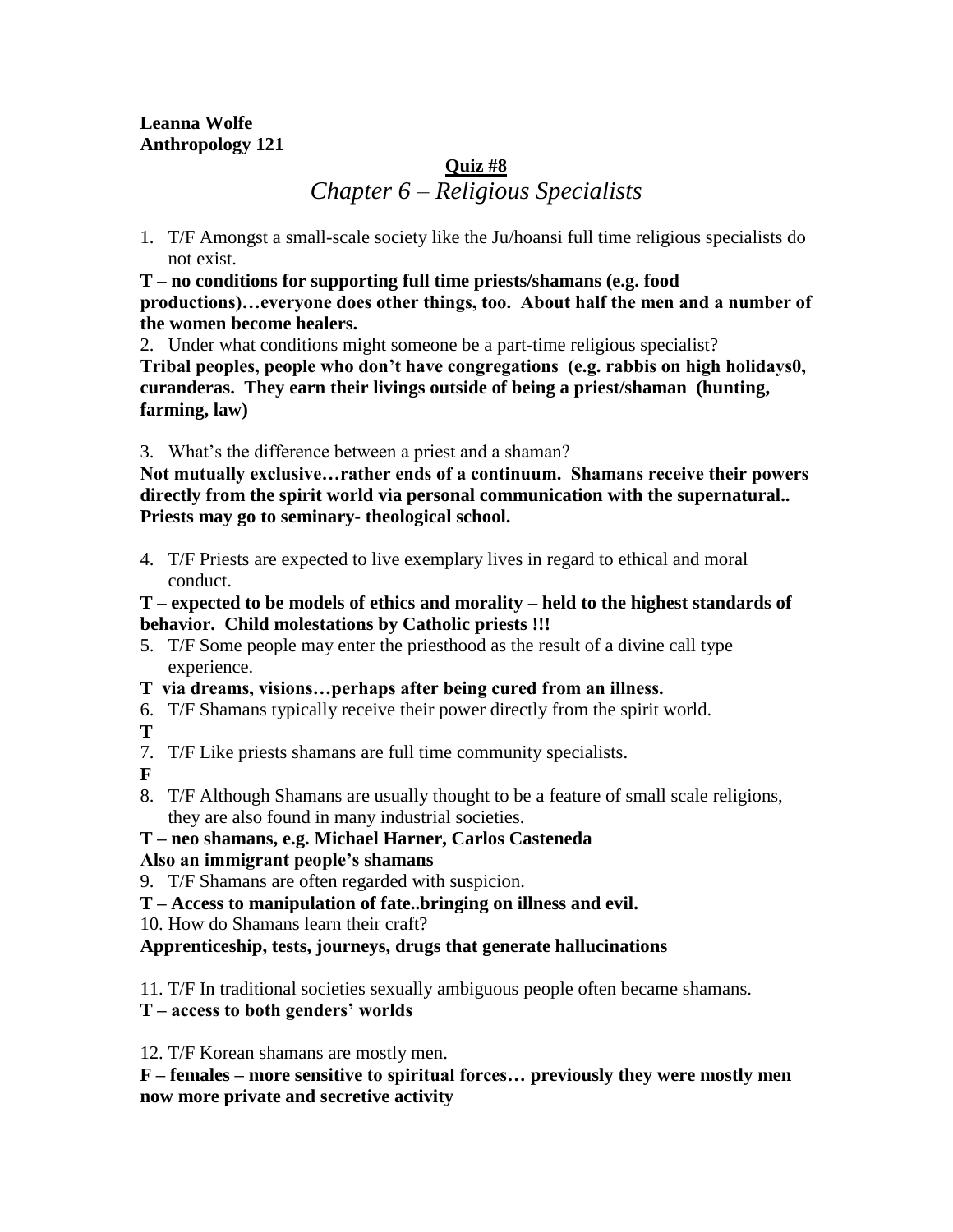13. What are examples of things diviners might foretell?

**Health, illness, death, marriage, children, wealth..the stuff that matters!** 14. Who was Carlos Casteneda? What was the name of the shaman he worked with? **UCLA grad student in anthropology. Apprenticed to Don Juan Matus…a Yaqui Shaman in Northern Mexico. Wrote many other books. Questionable whether he was a story teller or if Don Juan in fact existed.**

15. T/F A prophet is a mouthpiece of the gods.

**T- Communicates the words and will of the gods to his or her community.**

**Can act as an intermediary between the gods and the people.**

16. Who was Handsome Lake?

**Seneca tribe prophet…revived after being near-death. Received revelations. a moral code that was eventually referred to as the Code of Handsome Lake.[\[3\]](http://en.wikipedia.org/wiki/Handsome_Lake#cite_note-3) The Code outlawed drunkenness, [witchcraft,](http://en.wikipedia.org/wiki/Witchcraft) sexual [promiscuity,](http://en.wikipedia.org/wiki/Promiscuity) [wife beating,](http://en.wikipedia.org/wiki/Domestic_violence) quarreling. Handsome Lake presented his message along with a threat that fire would destroy the world if this Code were not obeyed**

17. What are some of the ways that Ngundeng, a  $19<sup>th</sup>$  c. Nuer prophet exhibited his power?

a. caused the death of a relative who denied him meat b. those who refused his demands soon died c. sacrificed an ox before a critical battle which is seen as the reason his side won d. caused women to lose their fertility e. brought on a plague of small pox

**A, B, C, -- enabled women to become fertile and prevented the spread of disease** 18. In what ways does a physician resemble a religious specialist?

**Healer, minister to the sick…take responsibility for healing**

# *Discovering the Way of the Shaman*

1. When did Michael Harner do field work amongst the Conibo Indians? Who sponsored him? Where do they live?

#### **1960-1961, American Museum of Natural History. Peruvian Amazon, Ucali River Region**

2. How do the Conibo make the shaman's sacred drink?

**Ayahuasca vines and leaves of the cava plant to fill a 15 gallon pot…boiled them down to a quart of dark liquid**

3. Who took the drink with Harner?

#### **No one. The village elder, Tomas who administered it decided in the end to not take it himself.**

4. What things did Harner see while under the influence of the sacred drink? a. people with the heads of blue jays b. mermaids c. the head of a crocodile d. a Viking ship e. carnivorous jaguars f. dragon-like creatures **ACDF**

5. T/F While under the influence of the sacred drink Harner feared he would die.

**T – Tomas administered an antidote in that Harner really felt he was close to death**

6. T/F When Harner shared his experience with some evangelist missionaries, they dismissed it as drug-induced craziness.